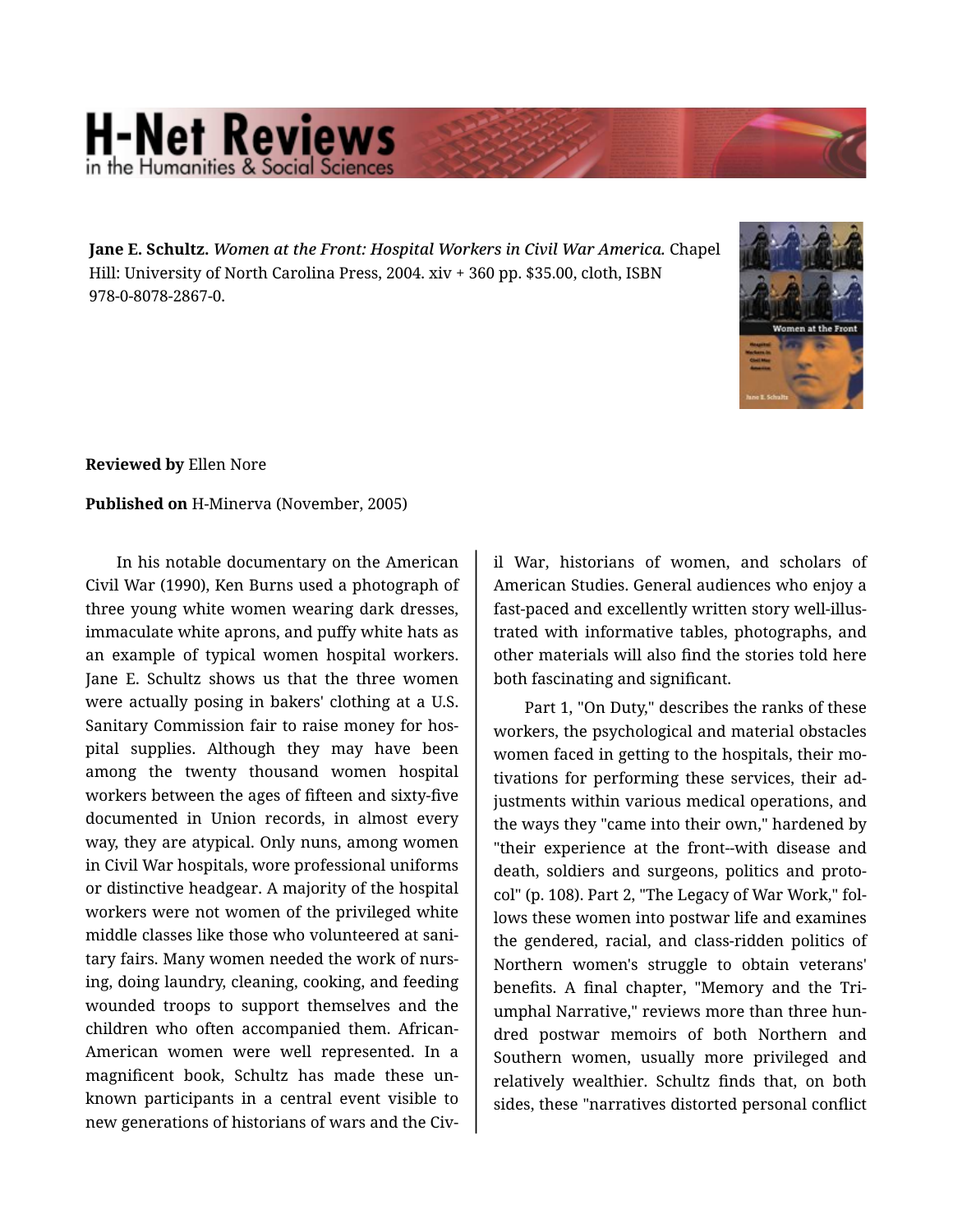and shrouded the competitive urge for recogni‐ tion in a mist of cooperation" (p. 239). An appen‐ dix provides a thoughtful survey of historiogra‐ phy on women hospital and relief workers in the American Civil War.

Who were the "women at the front?" Schultz begins to answer this question through her care‐ ful use of a great variety of sources, including the Carded Service Records of Union troop attendants compiled in 1890 by the U.S. Record and Pension Division. These records provide information about 6,284 nurses; 10,870 matrons; 1,011 cooks; 2,189 laundresses; and a remainder in miscella‐ neous categories. About 10 percent of women in the official records of the North were African Americans. "Clearly," Schultz says, after breaking down the data to show job classifications by race, "black women were given the work of cooking and washing out of proportion to their number in the records, whereas higher-prestige jobs (nurse, matron) were reserved primarily for whites" (p. 22). Using other sources, such as letters, memoirs, and diaries, Schultz shows that within Union hos‐ pital facilities, "workers at every level perceived a domestic hierarchy" (p. 34). Elite women made the rounds with surgeons. Women of other status washed filthy clothes and sheets, cleaned up the gore, and performed kitchen duties. With the ex‐ ception of Catholic sisters, who performed all kinds of labor, Shultz concludes that "class and racial tensions flared whenever women of privi‐ lege were obliged to oversee custodial labor or to perform it themselves" (p. 35). Middle-class wom‐ en even resented having to mend men soldiers' clothing, a job associated in their minds with work of poorer women.

The Carded Service Records do not include the many women who served without pay, Con‐ federate women, and women on both sides em‐ ployed by regiments as laundresses and cooks. To tell the stories of these women, Schultz has combed newspapers, a large selection of federal and state manuscript collections, regimental his‐

tories, surviving hospital records, and printed sources produced by the women themselves. On both sides, she traces common themes related to race, class, and gender. A strength of the book is the way that Schulz uses written sources to illumi‐ nate tensions among the women workers as well as their hierarchical relationships with men. She has tried to find out how women, many of whom had never ventured far from home, experienced travel to the front and how they confronted death and other conditions at the hospitals. Schultz points out that, because they were unable to over‐ come their class- and race-based thinking about other women, many middle-class workers experi‐ enced great isolation. She follows other scholars in suggesting that rhetorical usages such as "boys" for the troops and "Mother" for nurses countered frank talk of sexuality in a world of so few wom‐ en.

Other historians have documented cultural concern "for the compromised delicacy of unmar‐ ried women exposed to male nudity, profanity, and lechery" (p. 123). Schulz refines this older in‐ terpretation by connecting male medical officers' gendered thinking in the situation of the hospital to nineteenth-century struggles over medical pro‐ fessionalism. Among Civil War surgeons, most of whom claimed to be the "true" doctors in a world of quacks and imposters, professional insecurity combined with an inability to handle every prob‐ lem. This professional unease meant that sur‐ geons relied on rank and were generally resistant to suggestions from female medical workers. "Women North and South," she observes, "entered a divisive military-medical arena armed with lit‐ tle more than common sense.... A status-anxious and poorly supplied corps of surgeons wondered why the untrained and militarily naive had been foisted on them, even when some had little medi‐ cal education themselves and could have been considered novices like the majority of women" (p. 113). On both sides, surgeons persisted in view‐ ing the women as meddlers. Some white women, especially in the South, did secure "executive posi‐

2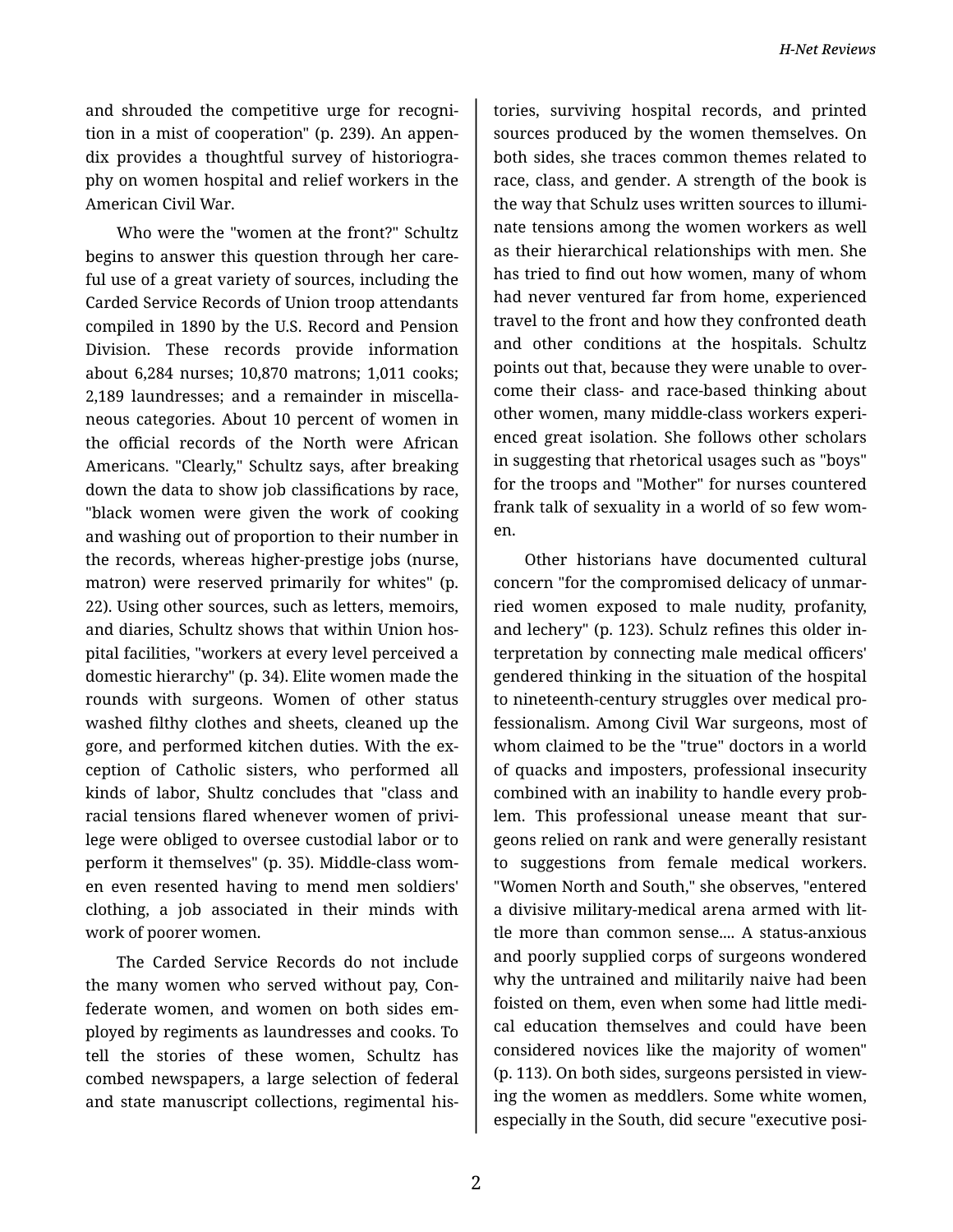tions because of their status in society, not their diligence." Although surgeons "prized the obedi‐ ent and retiring," some talented and outspoken women managed to exercise executive authority and succeed in implementing valuable changes in the structures of duty and power, changes which assisted suffering soldiers (p. 116). Meanwhile, these innovative women tacitly agreed "to abide by hospital regulations and to maintain a public face before superiors and subordinates" (p. 119). Black women hospital workers--free women in the North and contrabands and enslaved in the South--had to make their own way. When paid, African-American women were paid less than white women. They performed the hardest and dirtiest work, and they were constantly battered by the general racism of white co-workers and by whites' stereotype of black women as less delicate and more promiscuous than white women. The stereotype meant that African-American women hospital workers were also more likely than other women workers to be assaulted and raped. Thus, they bore another extra burden, the need to be more vigilant about personal safety.

Examining the legacy of the war for these thousands of women, Schulz argues powerfully that the outcome of the Civil War was not progres‐ sive for most of them. Just as race, class, and gen‐ dered tensions had prevented the wartime medi‐ cal front from being a place of harmony and coop‐ eration among women from different back‐ grounds, so the postwar era proved to be, for most of these women, a period of retrogression and re‐ trenchment. While some middle-class and elite Northern women found "expanding professional, clerical, and industrial opportunities, provided in‐ dividuals could get beyond the social stigma com‐ monly attached to waged labor," two-thirds of the former female hospital workers faced hard times, including "white Southerners, ex-slaves, and the Northern working class" (p. 146). These women lost jobs on which they had counted for suste‐ nance. After the war, they struggled to find other work. For reasons of race and class that Schulz

thoroughly documents, only a few of these poorer women obtained pensions once the Federal Government began to make payments to Civil War nurses in the 1890s.

Individual lives were, of course, changed. A few more women became doctors. Some ex-nurs‐ es became prominent in public work. But Schulz concludes that a "rare alignment of racial, class, and regional privilege," which made some women optimistic, was "not necessarily shared by those whose social coordinates strayed from white, elite, or Northern" (p. 147). Even "elite women as a whole did not seize the chance" to claim more space in the world outside the home. Postwar rhetoric stressed the restoration of domestic or‐ der. "That so many relief workers moved into teaching and social service," Schulz notes, "scarce‐ ly departed from the prewar script of helping oth‐ ers" (p. 148). In a truly interdisciplinary book, pro‐ viding both statistics and deft readings of other documents, Schultz offers a subtle analysis of the power of socially constructed thinking and its im‐ pact on history. She concludes that, while "women at the front tested the boundaries of race, of class, and of gender in their interactions with soldiers, coworkers, and medical superiors, these moments of connection could not in the end dismantle so‐ cial habits whose continuation were the unques‐ tioned prize of peacetime" (p. 245).